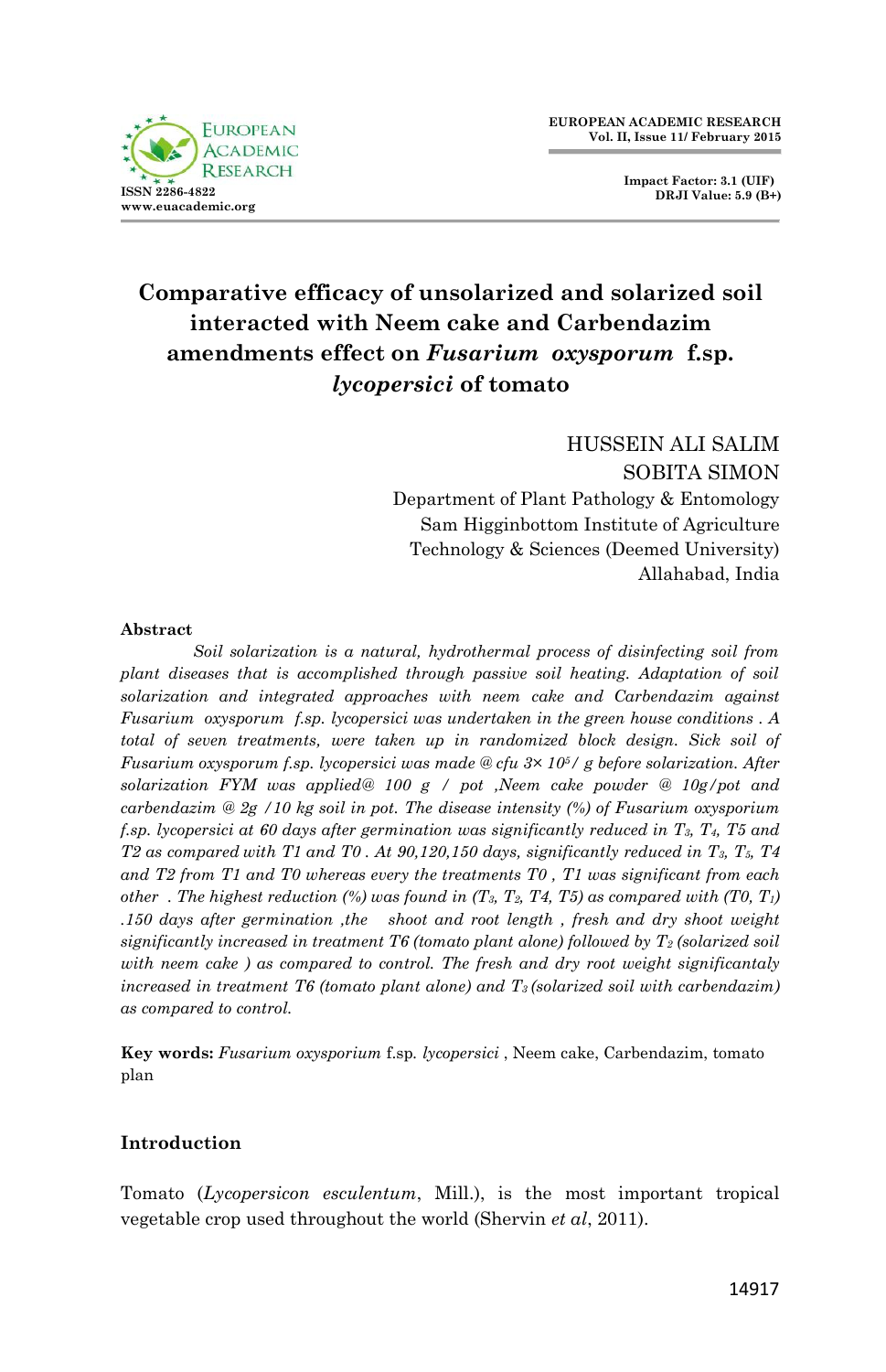*Fusarium oxysporum* is a soil borne fungal pathogen that infects plants through roots at all stages of plant growth, causes major economic losses by inducing necrosis and wilting symptoms in many crop plants (Ozbay and Newman, 2004; El- Khallal, 2007). *Fusarium oxysporum* f. sp. *lycopersici*  (FOL) is economically important wilting pathogen of this crop and major limiting factor in the production of tomato. This disease cause great losses, especially on the susceptible varieties of tomato during the warm season (Agrios, 2005; Mandal *et al.*, 2009).

 Control of soil born disease has been accomplished primarily by the application of chemical fungicides, long crop rotations and fumigants (Spletzer and Enyedi, 1999). Perusal of earlier literatures indicates that attention had not given for utilization integrated approaches of soil solarization followed by Neem cake amendment in the soil for the controlling of *F. oxysporum* f. sp. *lycopersici* and other plant pathogens, even if their effectiveness has been reported in reducing many diseases of tomato.

Soil solarization is considered a relatively mild heating treatment for disinfesting soils where the population of soilborne pathogens including *Fusarium oxysporum* f. sp. *lycopersici* showed significant reduction in pathogen population at the soil depths of 20 and 30 cm after seven weeks of two solarization periods (Radwan and Mohammad, 2012).

Kimaru *et al*. (2004) observed that soil amended with Neem Kernel Cake Powder suppressed the growth of *Fusarium oxysporum* f. sp*. lycopersici* .The suppressive effect might have been due to production of fungistatic substances such as azadirachtin and improved host resistance perhaps as a result of improved host nutritional status (Schafer, 1971; Khan *et al*., 1973; Maukau, 1980; Agrios, 1988). Neem seed cake contains higher levels of nitrogen, phosphorus, potassium, calcium and magnesium than those in farmyard manure or sewage sludge (Radwanski and Wickens, 1981).

### **Materials and methods**

The experiment was conducted primarily in the field and further under pots condition in the Department of Plant Pathology, Sam Higginbottom Institute of Agriculture, Technology & Sciences, Allahabad (India) during the year 2013- 2014.

## **Isolation of** *F. oxysporum* **f. sp.** *Lycopersici***:**

*F. oxysporum* f. sp. *lycopersici* was isolated from infected tomato plant roots by tissue segment method. The infected roots were cut separately into small pieces with the help of sterile blade and surface sterilized with mercuric chloride solution (0.1%) for 20-30 seconds followed by three times rising with sterilized distilled water. The pieces were then placed on sterilized blotting paper to remove excess moisture. The surface sterilized diseased pieces were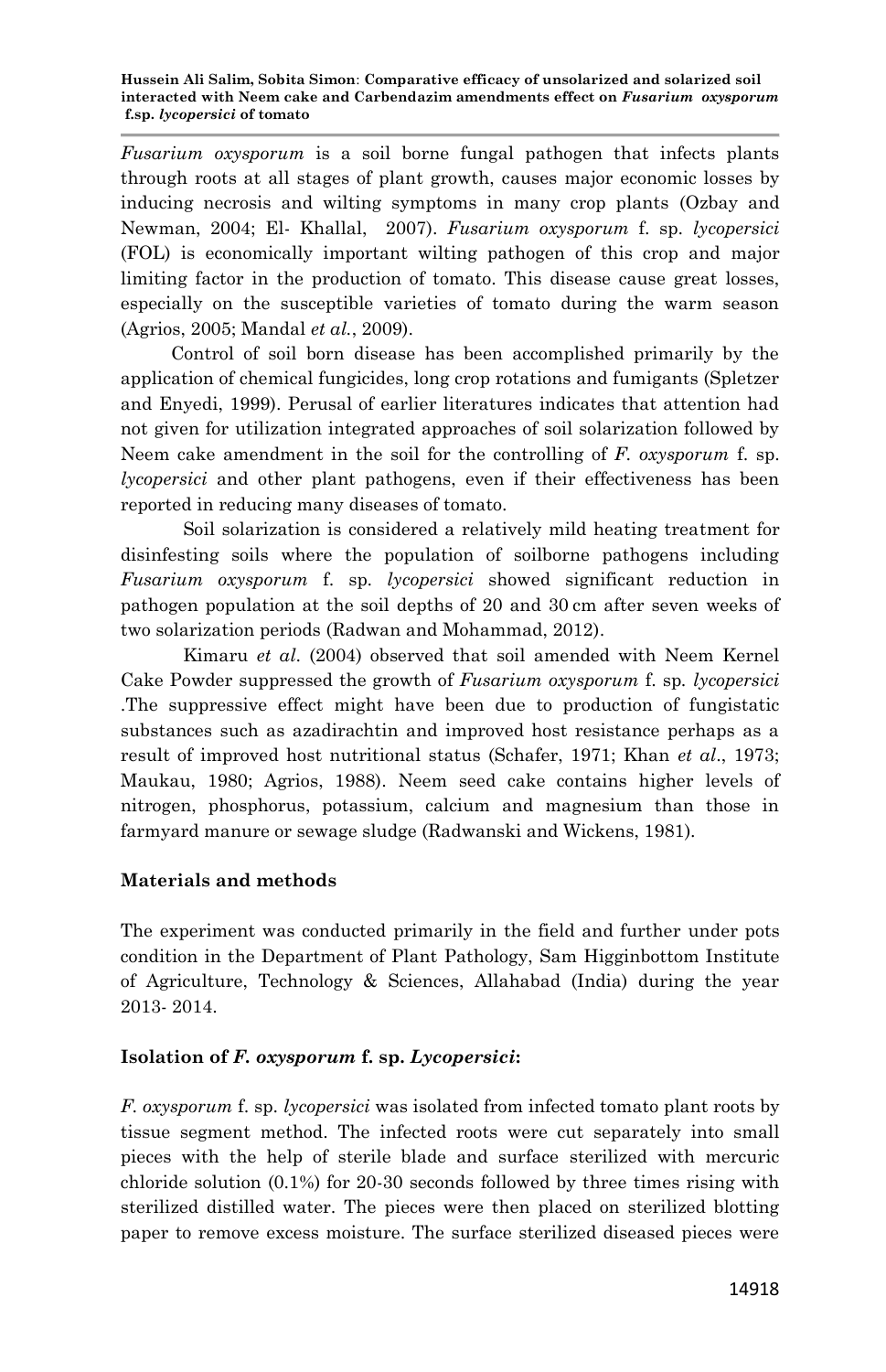then aseptically, transferred on czapek's dox agar medium and incubated at  $28\pm2^{\circ}$ C for seven days. After incubation, white colour colonies were observed and identified on the basis of morphological and reproductive characters. The pure culture was maintained on czapek's dox agar and preserved at low temperature in refrigerator followed by the method of Raithak and Gachande , (2013).

### **Preparation the sick microplot of** *F. oxysporum* **f. sp.** *Lycopersici***:**

The soil was infest uniformly with the wilt pathogen, 1 L of a sand/ sorghum grains inoculum mix was incorporated into the top 45 cm of 6 microplots. The inoculum was prepared by growing a culture of *Fusarium oxysporum* f.sp. *lycopersici* in a modified liquid broth czapek's Dox (CD) (Esposito and Fletcher, 1961) on a rotary shaker with indirect fluorescent light at room temperature (22º C). After 15 days, the contents of the flask were filtered through eight layers of sterile cheesecloth. One hundred milliliters of the filtrate, which was predominantly microcondia, was mixed with 4 L of a twiceautoclaved sand / sorghum grains  $(4:1, v/v)$  mixture. The mixture was incubated 8 wk at room temperature to allow the fungus to colonize the medium extensively. To verity that *Fusarium oxysporum* f.sp. *lycopersici* had been established successfully, microplots were planted with seeds of the wiltsusceptible tomato cultivar CO - 3. After, a high percentage of wilt had occurred in all infested plots while no wilt occurred in uninfested two microplots. The remaining aboveground plant material was cut off at the soil line and removed. On  $2<sup>nd</sup>$  May 2013, each microplot was light irrigated and covered with an ultraviolet stabilized, 30 µm clear polyethylene film in 4 microplots. The plastic was removed thrice from six microplots at 15 days of interval that is up to June 2013 (Martyn and Hartz, 1986), two microplots was kept in nonsolarized soil.

### **Application of Neem cake and carbendazim**

The solarized and unsolarized soil was mixed with  $\text{FYM}\otimes 100\,\text{g}$  / pot and was filled in thirty five pots. Out of thirty five, 25 pots were filled with solarized soil, All the pots were watered and kept inside the net house. Neem cake powder was amended in 10 pots capacity 10 kg soil / pot @ 10 g/ pot ( kimaru *et al*,2004), whereas Carbendazim 50 % w.p was applied @ 2 kg a.i / ha on per ICAR recommendation rate. Ten seeds (CO-3) pre pot were sown, four seedlings per pot were maintained for treatments and three pots were untreated served as control.

 Observation were recorded on shoot length (cm), fresh and dry shoot weight(g), root length(cm), fresh and dry root weight(g), disease intensity and reduction (%) at different days of intervals.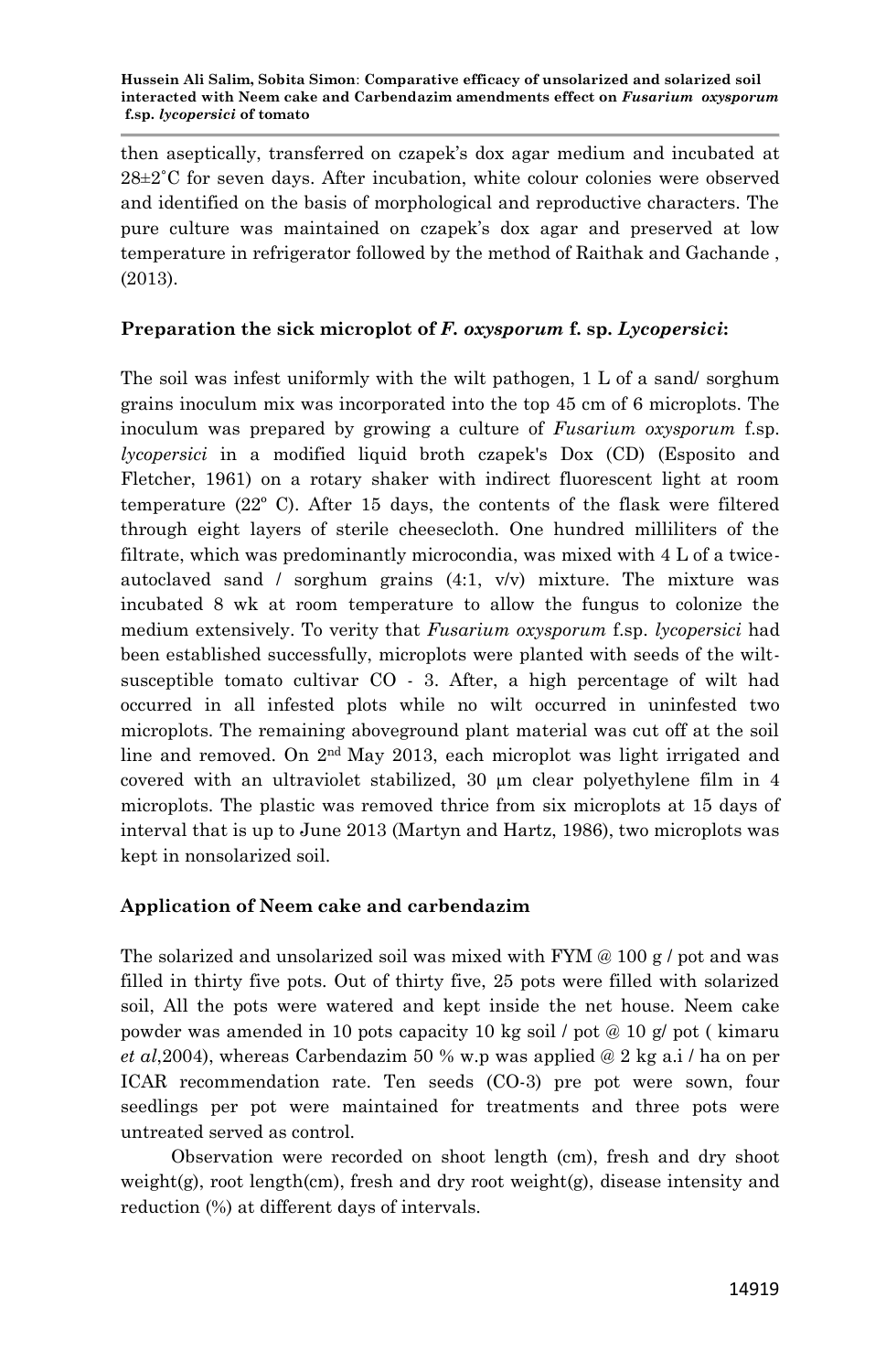#### **Measurement of disease intensity**:

Disease intensity was taken after 60, 90,120 and 150 days after germination. The O-4 scale of the disease severity was classified as follows:

0: No wilt symptoms

1: Slight severity, where 25% leave become wilted and one or two leaves became yellow

2: Moderate severity, two or three leaves became yellow, 50% of leaves became wilted

3: Extensive severity, the all plant leaves became yellow, 75% of leaves become wilted and

growth is inhibited

4: Complete severity, the whole plant leaves become yellow, 100% of leaves become wilted and the plants die.

The percentage of disease intensity was determined using the formulas as given by Song *et al*. (2004).

 ∑ Scale × number of plants infected Disease intensity (%) = **-------------------------------------------------------** ×100 Highest scale × total number of plants

Reduction (%) of disease was calculated by using the following formula according to (Hend and Kahkashan *et al*., 2012).

 Control- treatment Reduction (%) = --------------------------------- ×100 Control

### **Details of the treatments**:-

T0- *F. oxysporum* f. sp. *Lycopersici* alone T1- Solarized soil + *F.o* T<sup>2</sup> - Solarized soil + neem cake + *F.o* T3- Solarized soil + carbendazim + *F.o* T4- Solarized soil + neem cake + carbendazim + *F.o* T5- Unsolarized soil + carbendazim+ *F.o* T6- tomato plant alone

**Results and discussion**

**Effect of unsolarized and solarized soil with Neem cake and Carbendazim on plant growth parameters at 150 days after germination of tomato plants.**

### **Shoot and Root length (cm)**

The result of Table 1 and fig 1 indicates the shoot length of tomato significantly increased in T<sub>6</sub> (124.81 cm) followed T<sub>3</sub> (114.60 cm), T<sub>2</sub> (110.20 cm), as compared with other treatments, Among the treatments  $T_4$  (101.80) cm) and  $T_5$  (100.55 cm) were found non-significant from each other but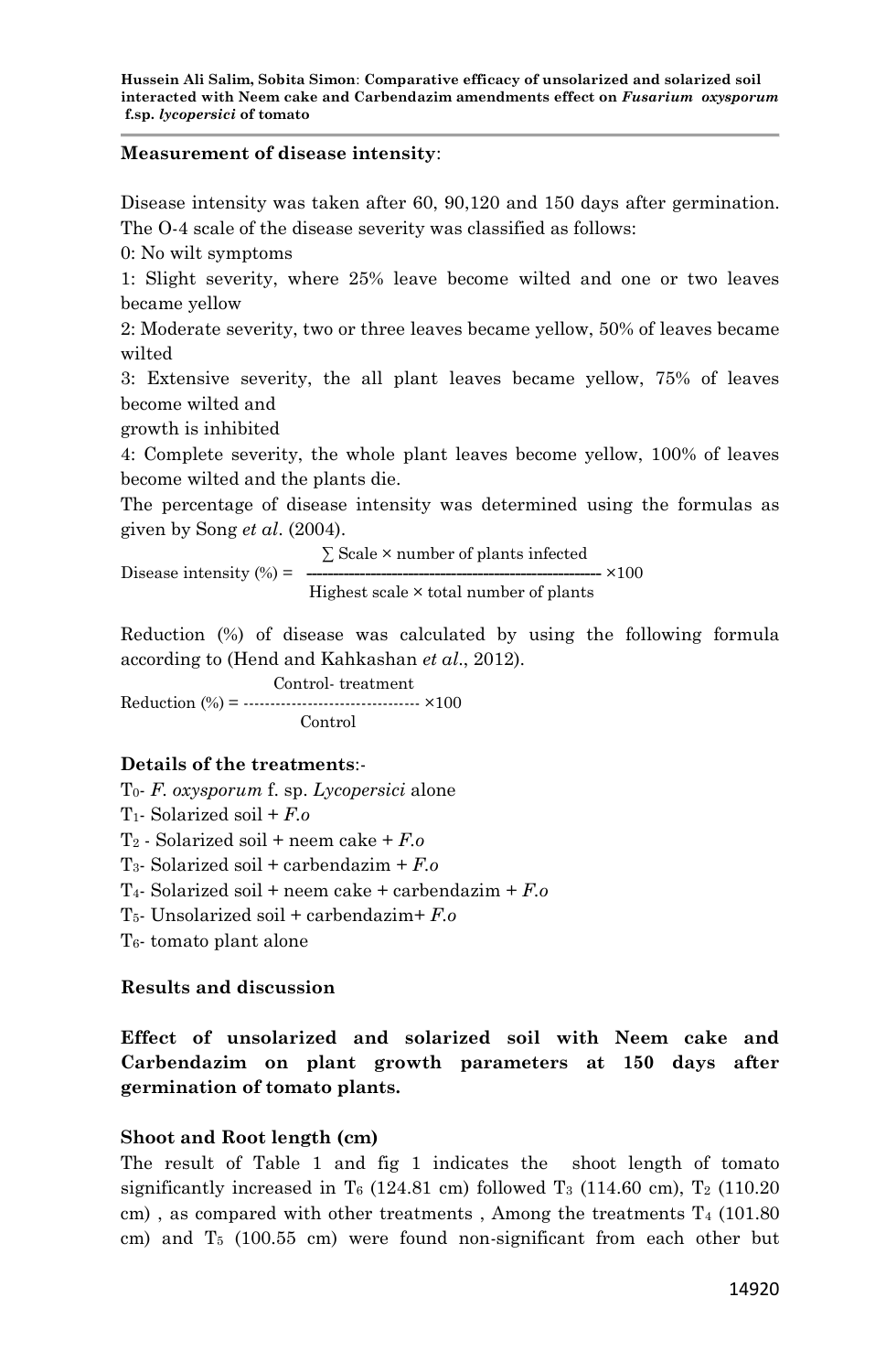significantly increased the shoot length as compared with  $T<sub>0</sub>$  (50.65 cm) and T<sub>1</sub> (55.10 cm). The root length of tomato significantly increased in  $T_6$  (28.65) cm),  $T_2$  (28.60 cm) and  $T_3$  (27.40 cm) as compared with  $T_4$  (22.65 cm),  $T_5$  (20.00 cm),  $T_1$  (11.55 cm) and  $T_0$  (10.35 cm).

### **Fresh shoot and root weight (gm)**

The fresh shoot weight of tomato was significantly increased in  $T_6$  (91.35 g) as compared with  $T_2$  (71.75 g),  $T_3$  (60.95 g),  $T_4$  (52.70 g),  $T_5$  (50.40 g) from  $T_0$  (7.50 g) and  $T_1$  (8.65 g). fresh root weight in treatment  $T_6$  (6.2 g) significantly increased from  $T_4$  (3.70 g),  $T_1$  (0.79 g) and  $T_0$  (0.60 g) respectevly.

#### **Dry shoot and Root weight (gm)**

Dry shoot weight was significantly increased in  $T_6$  (61.6 g) from all the treatments as compared with the treatments  $T_2$  (39.65 g),  $T_3$  (34.60 g),  $T_4(30.75 \text{ g})$ ,  $T_5(30.45 \text{ g})$ ,  $T_0(5.05 \text{ g})$  and  $T_1(5.60 \text{ g})$  respectively. And dry root weight of tomato in treatments T<sub>6</sub> (3.30 g) significantly increased from T<sub>5</sub> (1.85) g),  $T_1$  (0.52 g) and  $T_0$  (0.39 g) and the treatment  $T_5(1.85 \text{ g})$  significantly increased dry root weight of tomato from  $(T_1$  and  $T_0$ ).

## **Effect of unsolarized and solarized soil with Neem cake and Carbendazim on Disease intensity (%) at different days of intervals after germination of Tomato**

Observation recorded on 60, 90, 120 and 150 days after germination as shown in Table 2 and fig 2 Mean disease intensity (%) of tomato plants reveal that T3 (solarized soil with carbendazim 5.00 %), T4 (solarized soil with neem cake and carbendazim 5.00 %), T5 (non solarized soil with carbendazim 6.25 %) and T2 (solarized soil with neem cake 7.50 %) were found significant reduced the % of disease from T1 (Control solarized soil with *F.o* 23.75 %) and T0 (Control non solarized soil with *F.o* 20.00 %),T3 (solarized soil with carbendazim) 11.25, 15.00, 16.25%, T<sup>5</sup> ( non solarized soil with carbendazim)12.50,16.25,17.25 % , T4(solarized soil with neem cake and carbendazim) 12.50,15.00,16.75 %, T2 (solarized soil with neem cake) 15.00,20.00,21.50 % respectively was found significantly superior from T1 (Control solarized soil with *F.o*)25.00,30.85,41.40 % and T0 (Control non solarized soil with *F.o*) 36.25,49.90,65.38 % respectively .

**Table 1: Effect of unsolarized and solarized soil with Neem cake and Carbendazim on plant growth parameters at 150 days after germination of tomato plants**

| Treatment            | Shoot<br>length<br>(c <sub>m</sub> ) | Fresh<br>Shoot<br>Weight<br>(g <sub>m</sub> ) | $_{\rm{Drv}}$<br>Shoot<br>Weight<br>(g <sub>m</sub> ) | Root<br>Length<br>(cm.) | Fresh<br>Root<br>Weight<br>(g <sub>m</sub> ) | Dry<br>Root<br>Weight<br>(g <sub>m</sub> ) |
|----------------------|--------------------------------------|-----------------------------------------------|-------------------------------------------------------|-------------------------|----------------------------------------------|--------------------------------------------|
| $F$ . <i>o</i> alone | 50.6                                 | 7.5                                           | 5.0                                                   | 10.3                    | 0.6                                          | 0.3                                        |
| $S.S+F.o$            | 55.1                                 | 8.6                                           | 5.6                                                   | 11.5                    | 0.7                                          | 0.5                                        |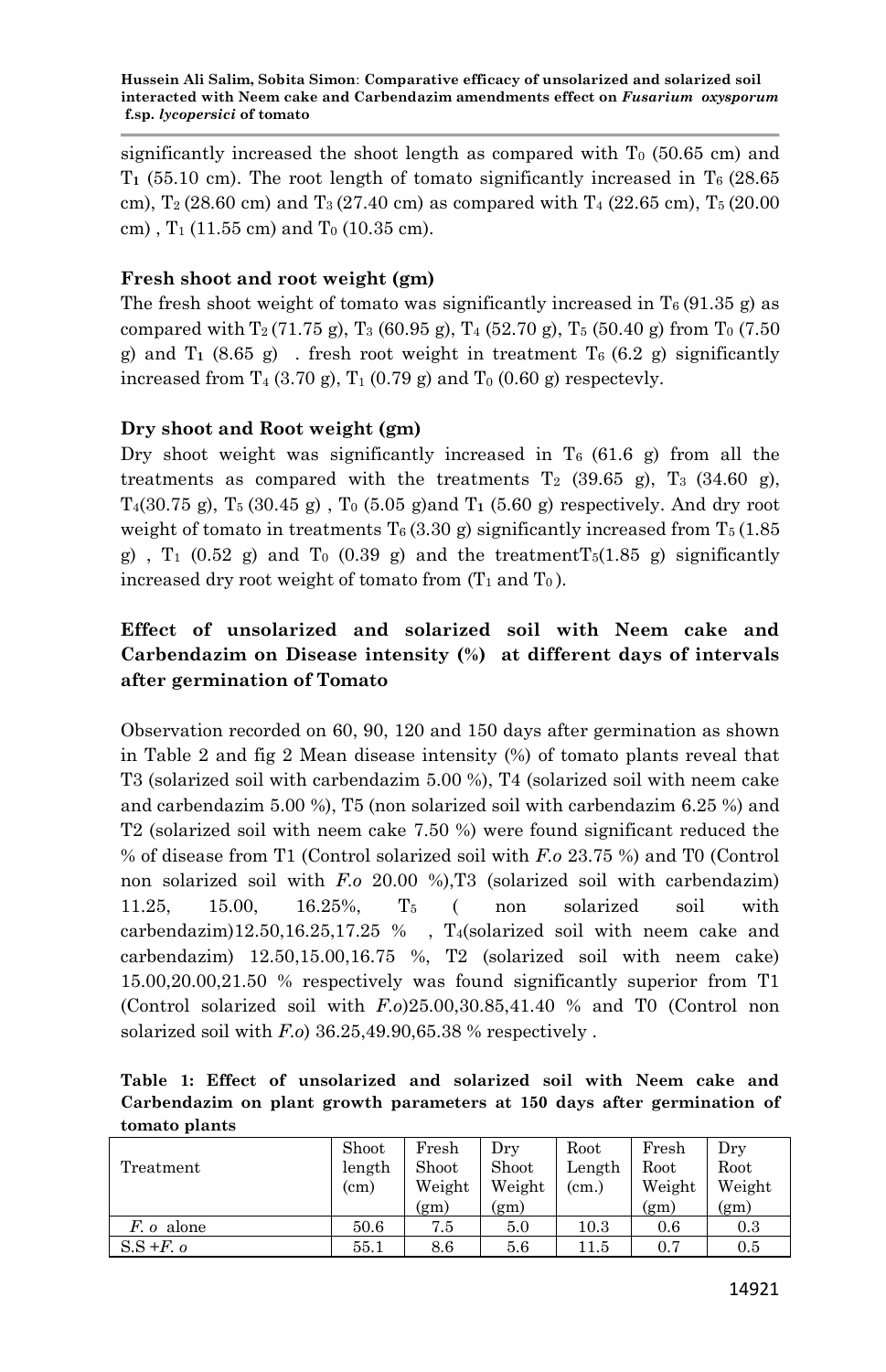| $S.S + n$ eem cake $+F.$ o                   | 110.2  | 71.7   | 39.6   | 28.6  | 4.2   | 2.6   |
|----------------------------------------------|--------|--------|--------|-------|-------|-------|
| $S.S +$ carbendazim+F, o                     | 114.6  | 60.9   | 34.6   | 27.4  | 4.7   | 3.3   |
| $S.S +$ neem cake $+$<br>carbendazim $+F$ .o | 101.8  | 52.7   | 30.7   | 22.6  | 3.7   | 2.1   |
| non $S.S +$ carbendazim+ $F$ .<br>$\Omega$   | 100.5  | 50.4   | 30.4   | 20.0  | 4.4   | 1.8   |
| tomato plant alone                           | 124.8  | 91.3   | 61.6   | 28.6  | 6.2   | 3.3   |
| F-test                                       | S      | S      | S      | s     | S     | S     |
| S. Ed. $(\pm)$                               | 8.551  | 15.723 | 8.649  | 2.493 | 0.938 | 0.640 |
| C. D.(P = $0.05$ )                           | 18.128 | 33.332 | 18.336 | 5.285 | 1.989 | 1.356 |

**Hussein Ali Salim, Sobita Simon**: **Comparative efficacy of unsolarized and solarized soil interacted with Neem cake and Carbendazim amendments effect on** *Fusarium oxysporum* **f.sp.** *lycopersici* **of tomato**



**Fig 1 a and b: Effect of unsolarized and solarized soil with Neem cake and Carbendazimon plant growth parameters at 150 days after germination of tomato plants**

**Table 2: Effect of unsolarized and solarized soil with Neem cake and Carbendazim on disease intensity (%) at different days of intervals after germination of Tomato** 

| Treatment                                            | 60 DAT    |             | 90 DAT    |             | <b>120 DAT</b> |             | 150 DAT   |             |
|------------------------------------------------------|-----------|-------------|-----------|-------------|----------------|-------------|-----------|-------------|
|                                                      | Disease   | Reduction   | Disease   | Reduction   | Disease        | Reduction   | Disease   | Reduction   |
|                                                      | intensity | $(\%)$ over | intensity | $(\%)$ over | intensity      | $(\%)$ over | intensity | $(\%)$ over |
|                                                      | (%)       | control     | (%)       | control     | (%)            | control     | (%)       | control     |
| non $S.S + F.$ o                                     | 23.7      | $\Omega$    | 36.2      | $\Omega$    | 49.9           | $\Omega$    | 65.3      | $\Omega$    |
| $S.S + F.$ $o$                                       | 20.0      | 15.7        | 25.0      | 31.0        | 30.8           | 38.1        | 41.4      | 36.6        |
| $S.S +$ neem cake<br>$+F.$ $\circ$                   | 7.5       | 68.4        | 15.0      | 58.6        | 20.0           | 59.9        | 21.5      | 67.1        |
| $S.S +$<br>carbendazim $+E$ . $\alpha$               | 5.0       | 78.9        | 11.2      | 68.9        | 15.0           | 69.9        | 16.2      | 75.1        |
| $S.S +$ neem cake $+$<br>carbendazim $+E$ . $\alpha$ | 5.0       | 78.9        | 12.5      | 65.5        | 15.0           | 69.9        | 16.7      | 74.3        |
| non $S.S +$<br>carbendazim $+F$ . o                  | 6.2       | 73.6        | 12.4      | 65.5        | 16.2           | 67.4        | 17.2      | 73.6        |
| tomato plant alone                                   | 0.0       | 100.0       | 0.0       | 100.0       | 0.0            | 100.0       | 0.0       | 100.0       |
| F-test                                               | s         |             | S         |             | s              |             | S         |             |
| S. Ed. $(\pm)$                                       | 4.910     |             | 4.321     |             | 3.819          |             | 3.131     |             |
| C. D.(P = 0.05)                                      | 10.409    |             | 9.161     |             | 8.096          |             | 6.638     |             |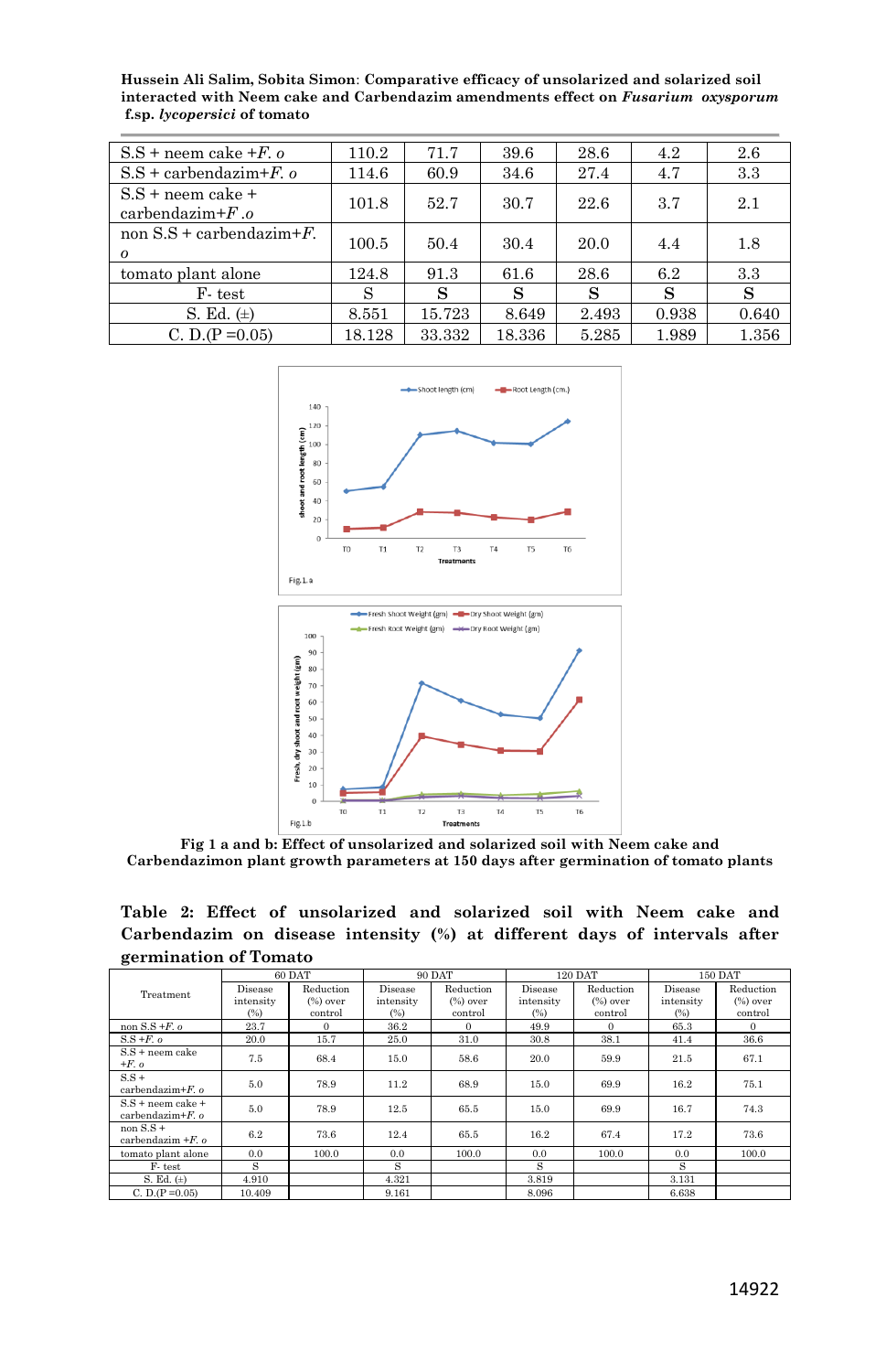**Hussein Ali Salim, Sobita Simon**: **Comparative efficacy of unsolarized and solarized soil interacted with Neem cake and Carbendazim amendments effect on** *Fusarium oxysporum* **f.sp.** *lycopersici* **of tomato**



**Fig 2 a and b: Effect of unsolarized and solarized soil with Neem cake and Carbendazim on disease intensity (%) at different days of intervals after germination of Tomato**

#### **Discussions**

Similar finding by Kimaru *et al.* (2004) investigated the effect of Neem Kernel Cake Powder (NKCP) at 1.75, 3.5 and 7g rates on development of tomato Fusarium wilt in 1997. Performance of plants grown in NKCP amended and non-amended soils was significantly different (33.3 - 93.3%). Disease severity based on the wilt index (0.53-2.87) and length of discoloured vascular tissues (7.4cm - 25.62cm) differed significantly among treatments. Shervin *et al.*  (2011) have been shown neem seed powder significantly reduced the disease severity of *Fusarium*. All the treatments significantly improved the growth of the plants as compared to untreated inoculated plants .Neem not only controlled disease but also increase in growth characters such as plant weight and length. Results suggest the possible use of neem seed powder for control of Fusarium wilt disease complex. Radwan and Mohammad, (2011) tests Soil solarization against *Fusarium oxysporum* f. sp. *lycopersici* , further they observed the longest length of time recorded for temperature above 45°C under DPE sheets were 220 hours in 2008 and 218 hours in 2009. The treatments reduced the pathogen population by 86% and the disease by 43% under the DPE treatment in 2009 and to a lesser extent by the other treatments. Increases of up to 94% in fresh plant weight and up to 60% in plant dry weight were evident under the same treatment. The treatments also increased soil organic matter, both nitrogen forms, and major cations. Martyn, and Hartz, (1986) stated that Soil solarization for either 30 or 60 days was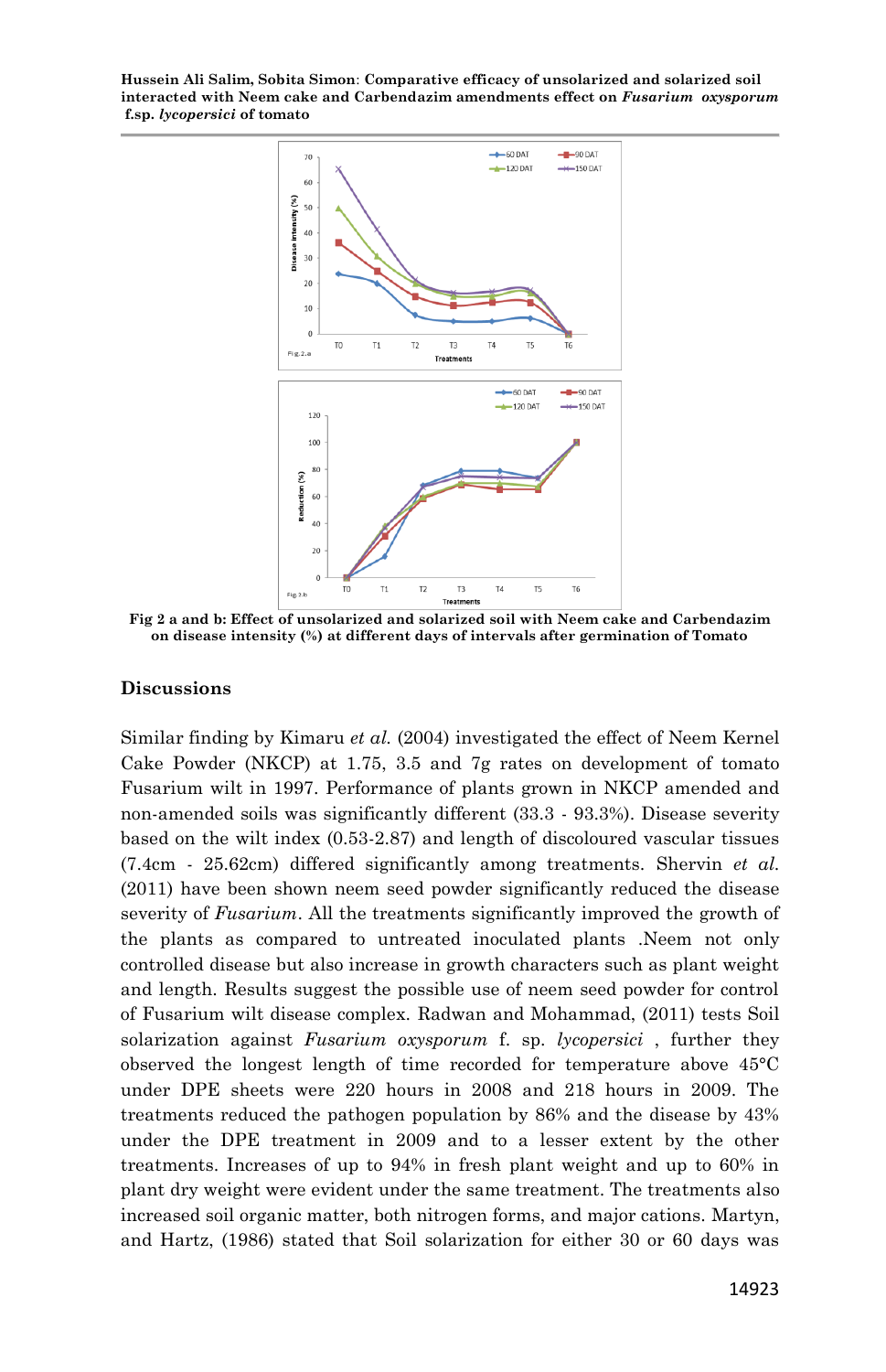#### **Hussein Ali Salim, Sobita Simon**: **Comparative efficacy of unsolarized and solarized soil interacted with Neem cake and Carbendazim amendments effect on** *Fusarium oxysporum* **f.sp.** *lycopersici* **of tomato**

effective in delaying the onset of wilt symptoms as well filtered through eight layers of sterile as in reducing total disease incidence in a Fusarium-susceptible watermelon cultivar, Sugarbaby, cheesecloth. One hundred milliliters of but complete disease control was not achieved. Michael and Martin, (2010) suggested that soil solarization can be an effective tool for management of Fusarium wilt on lettuce, especially when used within an integrated program in conjunction with existing disease management tactics.







**Fig 3: Effect of tretments (T0) Control unsolarized soil , (T1) Control solarized soil (T2) Neem cake , (T3)** solarized soil +carbendazim , (T4) Neem cake + carbendazim ,(T5) unsolarized soil +carbendazim and<br>(T6) tomato plant alone on tomato plants with *F. oxysporum* at 142 days after germination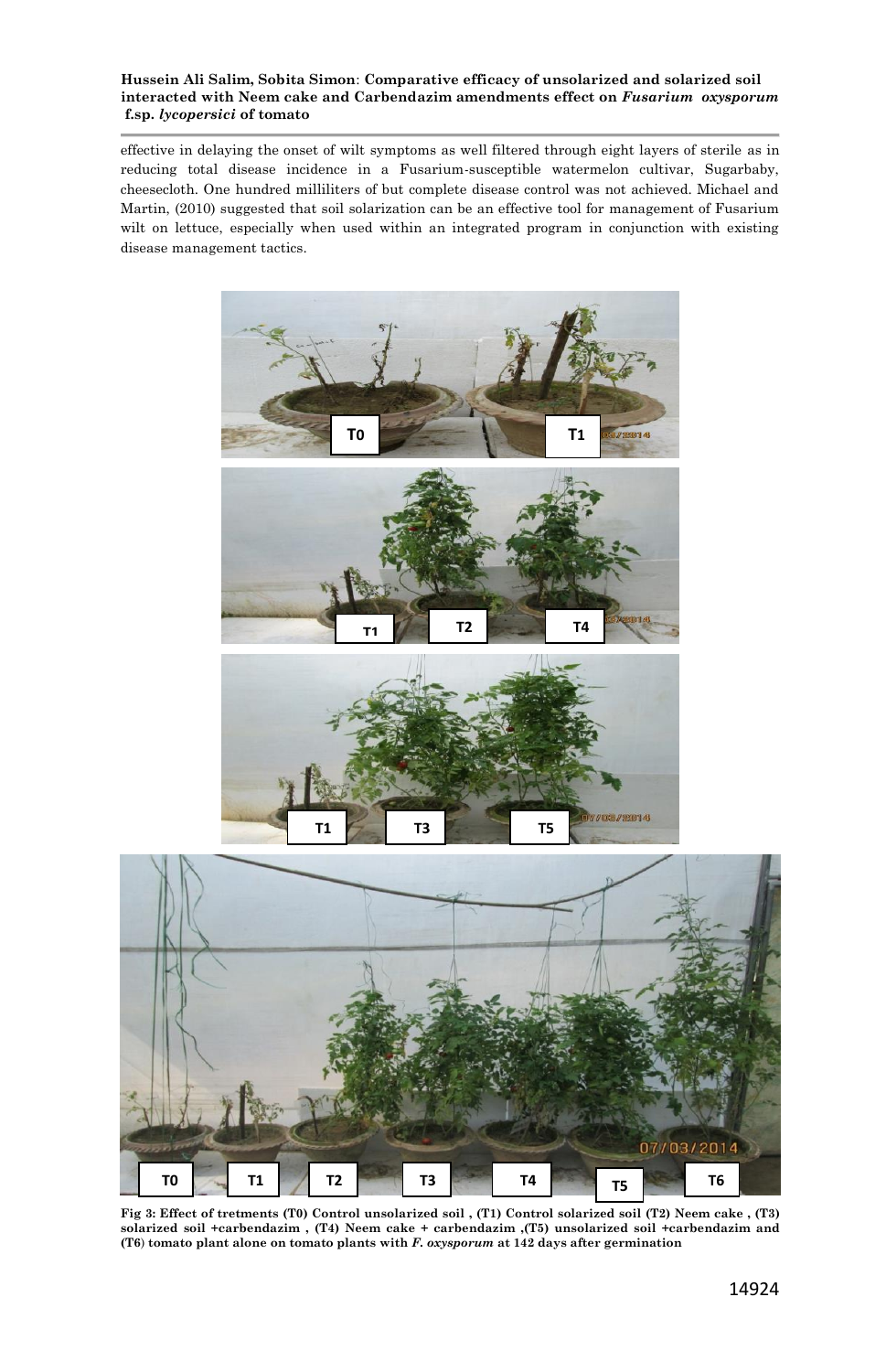#### **REFERENCES**

- Agrios, G.N., (2005). Plant Pathology. 5" Edition. Academic Press, San Diego, USA.
- El- Khallal, S.M., (2007). Induction and Modulation of Resistance in Tomato Plants Against Fusarium Wilt Disease by Bioagent Fungi (Arbuscular Mycorrhiza) And/or Hormonal Elicitors (Jasmonic Acid& Salicylic Acid): 1- Changes in Growth, Some Metabolic Activities and Endogenous Hormones Related to Defence Mechanism. Australian Journal of Basic and Applied Sciences, 1(4): 691-705.
- Khan, M. W., Khan, A. M. and Saxena, S. K. (1973). Influence of oil cake amendment on nematodes and fungi in tomato field; Acta Bot. indica; 1:49–54.
- Kimaru S.K., S.W. Waudo, E. Monda, A.A. Seif and J.K. Birgen (2004). Effect of Neem Kernel Cake Powder (NKCP) on Fusarium Wilt of Tomato when Used as Soil Amendment) Journal of Agriculture and Rural Development in the Tropics and Subtropics Martyn, R. D., and Hartz, T. K. (1986).Use of soil solarization to control Fusarium wilt of watermelon. Plant Disease 70:762-766.
- Mandal, S., N. Mallick and A. Mitra, (2009). Salicylic acid- induced resistance to Fusarium oxysporum f.sp.lycopersici in tomato. Plant Physiology and Biochemistry, 47: 642-649.
- Maukau, R., (1980). Biological control of nematode pests by natural enemies; Ann. Rev. Phytopathol ; 18:415–440.
- Michael E. Matheron and Martin Porchas,(2010). Evaluation of soil solarization and flooding as management tools for Fusarium wilt of lettuce. Plant Dis. 94:1323-1328.
- Ozbay, N. and S.E. Newman, (2004). Effect of Trichoderma harzianum Strains to colonize tomato root and improve transplant growth. Pakistan Journal of Biological Sci., 7(2): 253-257.
- Radwan M. Barakat and Mohammad I. AL-Masri,(2012).Enhanced Soil Solarization against Fusarium oxysporum f. sp. lycopersici in the Uplands,International Journal of AgronomyVolume 2012 , Article ID 368654, 7 pages
- Radwanski, S. A. and Wickens, S.; (1981). Vegetative value and potential value of Neem tree in tropics; Econ. Bot; 35:398–414.
- Raithak P. V., Gachande B. D.,(2013).Effect of culture filtrates of tomato plant pathogenic fungi on seed germination and seedling growth of tomato (*Lycopersicon esclentum* Mill.*)* Current Botany 2013, 4(1): 09-11.
- Schafer, J. F. (1971). Tolerance to plant diseases; Ann. Rev. Phytopathol.; 9:235– 252.
- Shervin Hadian, Kamran Rahnama, Salar Jamali and Ali Eskandari (2011). Comparing Neem extract with chemical control on *Fusarium*